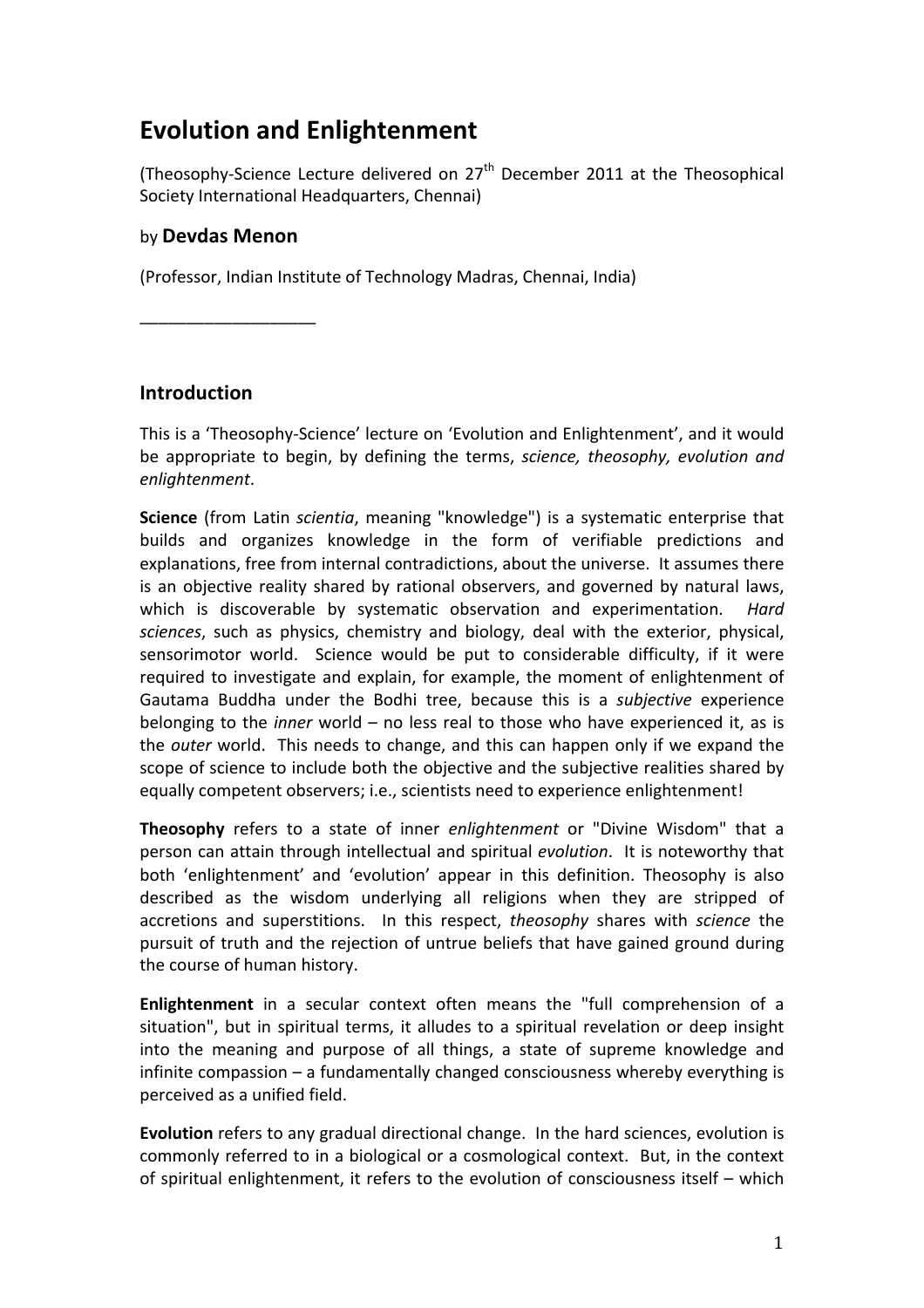includes, but also transcends, the physical, biological and mental worlds. According to an old Sufi saying,

> *God sleeps in the rock, Dreams in the plant,* **Stirs** in the animal. *And awakens in man.*

Mystics worldwide have suggested that when such awakening manifests in the human being, it is as though consciousness becomes aware of itself, wonder-struck by its own creative unfolding.

## **Form and Emptiness**

Our ancient traditions also had their sciences, which were in perfect congruence with their wisdom, sometimes referred to as the *perennial philosophy*. According to these wisdom traditions, both material and non-material worlds are pervaded with Spirit, and made up of the *five elements* (*panchabhootha*) – *ether, air, fire, water and* earth – which constitute any form. All creation is believed to emerge from ethereal Spirit, driven by a mysterious evolutionary impulse, manifesting progressively from the subtle to the gross, from idea to material reality. Whether physical, biological, mental, or otherwise, all are but different and wonderfully diverse forms of the same consciousness. All emerge from, subsist in and return to the same divine Source, the Ground of all Being, formless Spirit. We live in a world of appearances that are continually changing, although we mostly believe that forms have a solid permanent reality of their own.

In today's science, we have a different understanding of 'elements' and believe that our understanding of the material world has significantly advanced. But scientists tend to agree with the ancient wisdom that the material world in reality is far different from what it appears to be. It is as though our brains are hard wired to see things on the surface. Below this surface appearance, which we apprehend through our five primary senses, there are deeper layers of reality, which we need to penetrate in the quest for truth regarding ultimate reality; this quest is shared by both science and theosophy.

Even scientists need to take a leap in their imagination to enter the sub-atomic world, a world which was initially believed to be made up of tiny discrete particles (quarks and electrons) whirling about at unimaginably high speeds in large empty spaces. With the birth of quantum field theory, the tiny particles that make up matter are now regarded as excitations of an underlying unmanifest 'quantum field', in which anything is possible  $-$  where things emerge and things disappear with movements that cannot be predicted with any degree of certainty, and where everything is interconnected with everything else. The Buddha, some 2500 years ago, without the aid of any electron microscope or mathematical calculations, intuited this unmanifest ("unborn") field, which he labelled as *emptiness* (*sunyata*), as being the absolute reality underlying all phenomena that are invariably changeable in nature. Our essential nature is a mysterious  $\text{void}$  – not an empty one,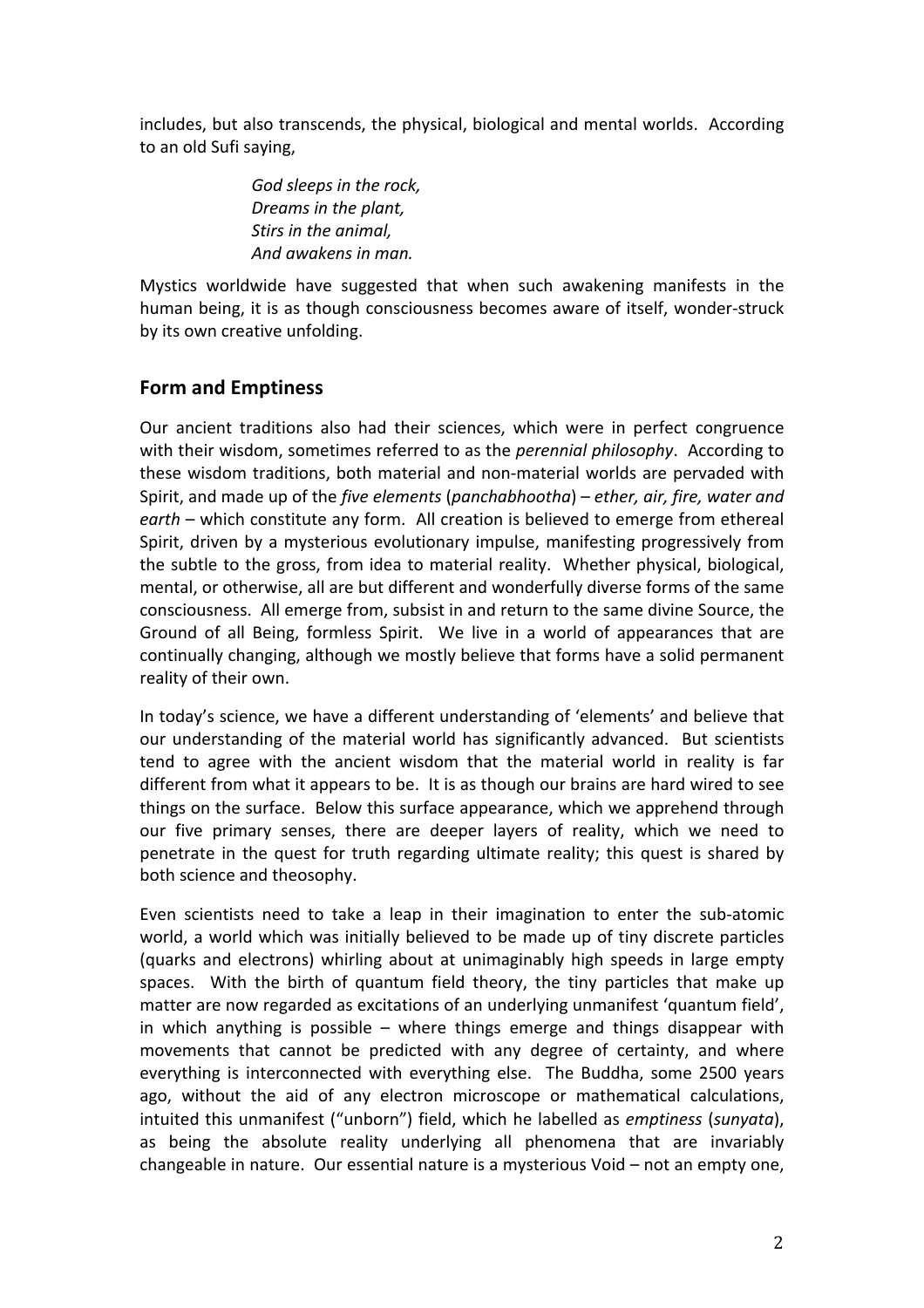but a pregnant Void  $-$  full of infinite creative possibilities. Our underlying field of consciousness has an infinite potential to bring into being, sustain and dissolve any form of existence, all forms being inter-connected. As stated in the Heart Sutra, one of the most famous of the Buddha's teachings, *Form is emptiness; emptiness is form.* 

## **Evolution of Matter, Life and Mind**

A similar mystery reveals itself to us when we shift our gaze from the infinitesimal to the infinite  $-$  to the far reaches of outer space. Cosmologists have now worked out that, following the Big Bang, which is said to have occurred some 13.7 billion years ago, the universe emerged from practically nothing, giving birth to space and time. Ever since, the universe has been expanding. From nothing, everything emerged in a mighty explosion, and with subsequent cooling and consolidation, matter took form and cosmic evolution came into being. Ever since, there has been a tug-of-war between the outward expansion of the universe and the inward forces of gravity within matter, with galaxies and stars being born or getting dissolved. In fact, the galaxy that scientists observe through modern telescopes is not *as it is now*, but *as it was* some billion years ago!

In the immeasurably vast empty space of the universe, *life*, as we presently understand it, exists only here, on our planet earth, which, calculations indicate as having been born some 4.6 billion years ago. Mysteriously, conditions have appeared just right for the emergence of life in its various forms  $-$  from simple cells (3.8 billion years ago) to insects and seeds (400 million years ago) and all kinds of plants and animals, and finally to the anatomically modern humans (200 000 years ago). Scientists tend to believe that this emergence of life  $-$  which requires certain parameters to take on critical values, and which would have been impossible if there was a slight deviation in even one of these values  $-$  is nothing but a fortuitous coincidence. Scientists seem to have no qualms about living in a meaningless universe, and tend to discard any notion of Spirit, simply because it is not something that their rational objective minds can see or measure through their microscopes and telescopes. But perhaps, for the vast majority of humanity, there is something precious missing in these explanations, something that mystics worldwide have always intuited, and seen as the very basis for a meaningful existence.

Scientists have attempted, rather valiantly, to examine the 'hard problem' of how biological evolution led to the emergence of subjective experiences and mental phenomena, and how the development of the human brain, from the reptilian complex and limbic system to the neo-cortex, is correlated to increasing mental potentials and capacities. However, such an approach, which ascribes the emergence of consciousness to physical neuronic activity in the brain, has not yet succeeded in bridging the gap between mind and matter. Clearly, to gain a fuller and more complete understanding, science needs to reconcile with ancient wisdom, which perceives consciousness as the primary, albeit mysterious, source of everything – in which both *involution* and *evolution* are on-going processes, linking both matter and mind.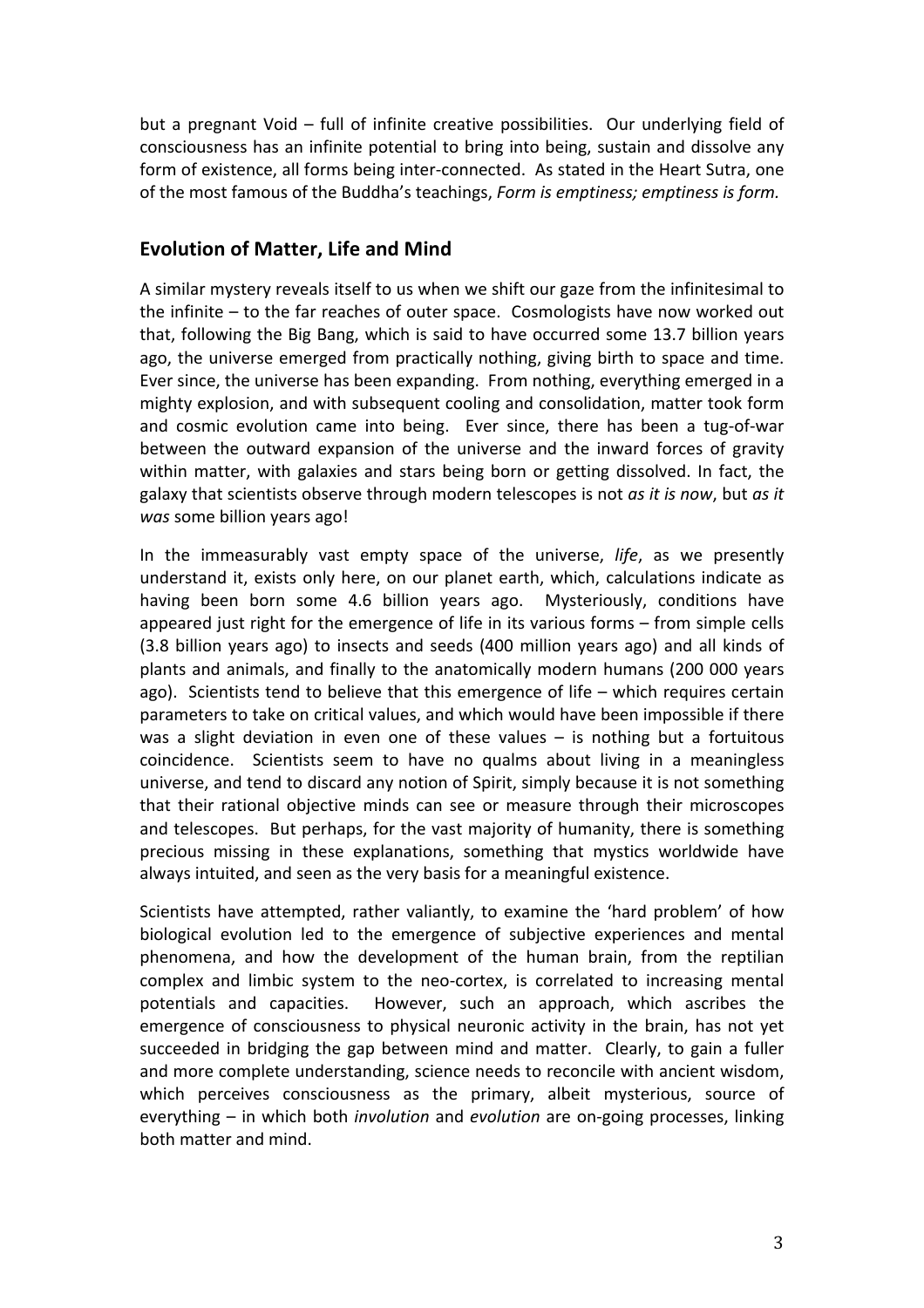In this context, it is relevant to recall the beautiful story of a dialogue between a wise *guru* (which in Sanskrit, literally means, 'dispeller of darkness') called Uddalaka and his young son called Svetaketu, as described in one of the ancient Upanishads. As was customary during those ancient times, Uddalaka sent away his son at the age of twelve to another *qurukula* for his education. When Svetaketu returned home at the age of twenty-four after completing his studies, the alert father was quick to recognize that the young man, despite all the profound knowledge he had acquired from the *Vedas* on self-realization, had still not awakened fully.

Seated below a banyan tree, Uddalaka questions Svetaketu: *How did this huge tree come into existence*? The young man replies readily: *From the seed.* But, asks the guru, how did the seed come into being? The young man does not have an answer. So, the guru asks him to go and collect a fruit from the tree, break it open and take out a seed. Then he asks Svetaketu to break open the seed and to look inside and report his findings. Svetaketu dutifully reports that nothing inside is to be seen. The father then points out to the son the miracle of life: *From this apparent emptiness*, *this huge tree has emerged.* From the same Source, this whole universe, including *you and me, have emerged. You are That (tattvamasi), Svetaketu!*

That spiritual essence is realized as being both transcendent and immanent in all forms of consciousness.

## **The Miracle of Existence**

There have been scientists who had some degree of mysticism in their outlook. Albert Einstein was one such remarkably brilliant scientist. He had once remarked: The most beautiful thing we can experience is the mysterious. It is the source of all *true art and science.* On another occasion, he is reported to have said: There are *only* two ways to live your life: as though nothing is a miracle, or as though *everything is a miracle*.

We may have notions of having progressed spiritually and having read, learnt and practised a lot, but many of us tend to get flat and ritualistic or dogmatic in our practice, and we need to return, again and again, to the freshness and innocence of a *beginner's mind*. One of the most powerful, and yet simple ways, of doing this, is to pause, every now and then, amidst all our activity, to simply wonder at the supreme mystery underlying everything. Notice the mystery! Breathe the mystery! Be the mystery! This is an important challenge especially for many of us, who find ourselves losing a sense of vibrancy and aliveness, as we age.

This is especially true in religion, when we get caught, unconsciously, in our belief systems, and fail to see the omnipresence of Spirit. There is a wonderful story, made popular by Antony de Mello, a Jesuit priest, which illustrates this point, and is of relevance in the context of enlightenment. Once upon a time, there was a devoted priest called Father Benedicto, who had diligently served the Church for many decades and had absolute faith in the divine. He was in charge of a particular church when there an unexpected deluge, and it rained for many days uninterrupted. As the waters rose, there was a struggle for survival, and people tried to escape from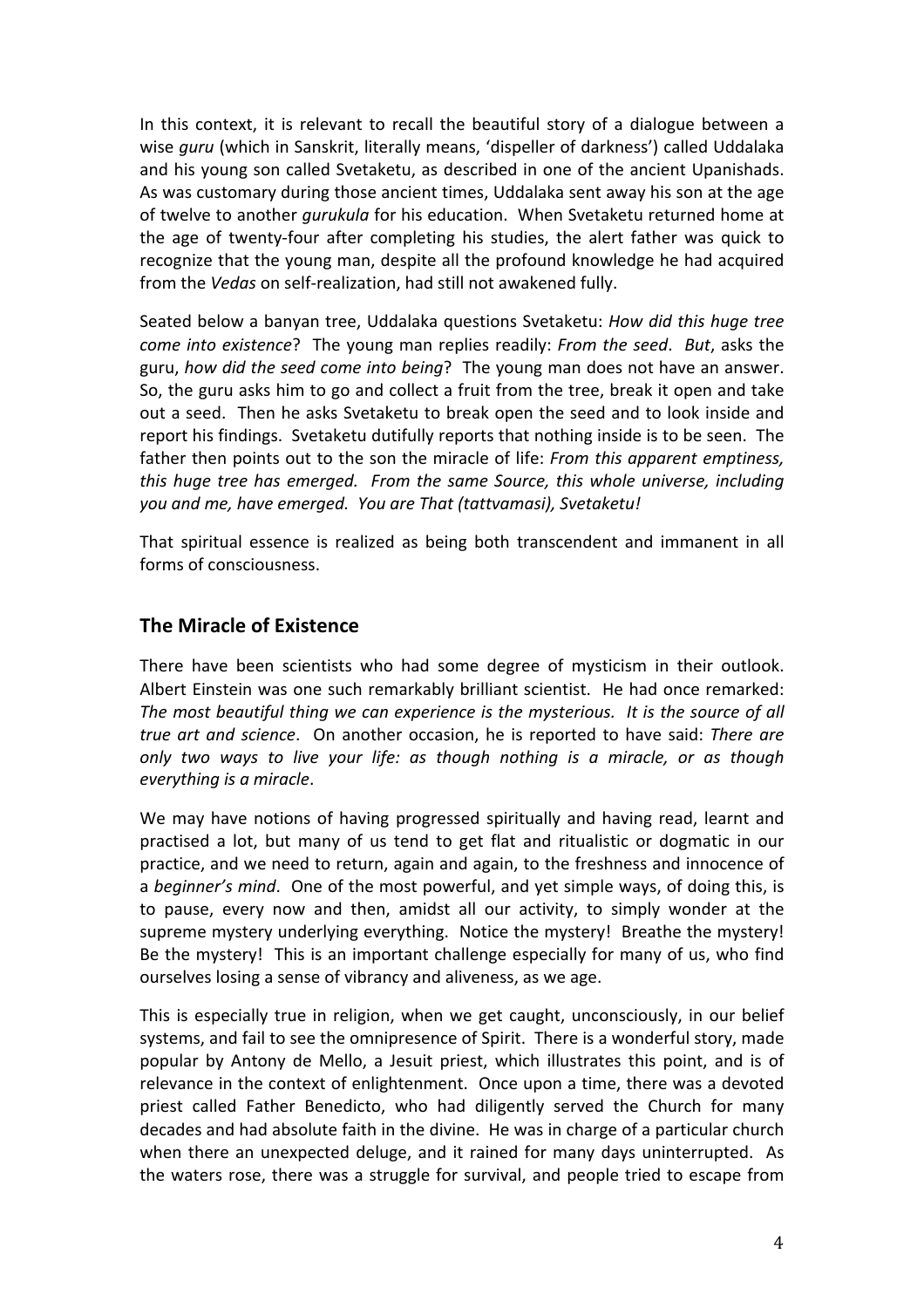nature's fury by travelling to safer places on boats. The good priest climbed on top of his church and prayed for their welfare. When the waters reached the roof of the structure and came waist-high, one of the boats approached him and the people on board, implored: Father, join us and save yourself! Father Benedicto smiled at them and said, *Please don't worry about me; the Lord will save me.* The waters climbed higher, and when they reached chest-high, yet another boat approached and the same scene was repeated. Father Benedicto was steadfast in his faith, and remained unmoved, even when the flood waters reached up to his nose, and he was likely to get drowned. A third boat approached him, but he valiantly refused and maintained: *I* have lived a pure life, devoted to the Lord. The Lord will surely save me!

Unfortunately for him, the Lord had other plans, and he got drowned. When he regains consciousness, he finds himself in the clouds, standing in line to enter the gates of heaven. He recognizes Saint Peter at the entrance. Saint Peter too pays special attention to him, and says: Father Benedicto, welcome to heaven! But why are you looking so glum? You should be delighted to be here! The good father responded: *Yes, it is true; I feel betrayed that my prayers have not been answered. The Lord did not heed them.* Hearing this, Saint Peter smiles and says: What do you *mean, dear Father? We sent you three boats!* 

Now, that is a truly meaningful story, especially for the elderly, including scientists and theosophists – because many of us tend to believe that we have seen and know all that there is to be known. The truth is that we hardly know anything! We are like the space occupied by the earth in the universe  $-$  close to zero! We must have the humility to acknowledge this, and to look for newer ways of regenerating ourselves spiritually, because the truth is that all spiritual practices, no matter how sophisticated and inspiring at the beginning, tend to flatten and deaden with time. It takes a great deal of self-awareness and humility to see this and to awaken the sparkle in us that can see the wonder and mystery and the presence of Spirit everywhere and at all times!

To see the extraordinary in the ordinary, moment to moment, is at the heart of being enlightened! It comes from a steady integral practice that evolves and matures, as one grows older.

#### **Evolution of Perspectives**

One of the sure signs of spiritual evolution, according to ancient traditions, is the increasing ability to empathize with multiple perspectives, so that the sense of "otherness" that separates us from our brothers and sisters and all sentient beings gradually vanishes.

In this connection, it is worth recalling the beautiful ancient story of the six blind *men and the elephant*, which originates from India. It is very relevant because it reminds us as to how wedded we tend to be to our own views and beliefs, without realizing that other perspectives, including those that may be diametrically opposite to ours, may well be equally valid. According to this story, once upon a time, six blind men decided to visit an elephant, of which they had heard much about. Each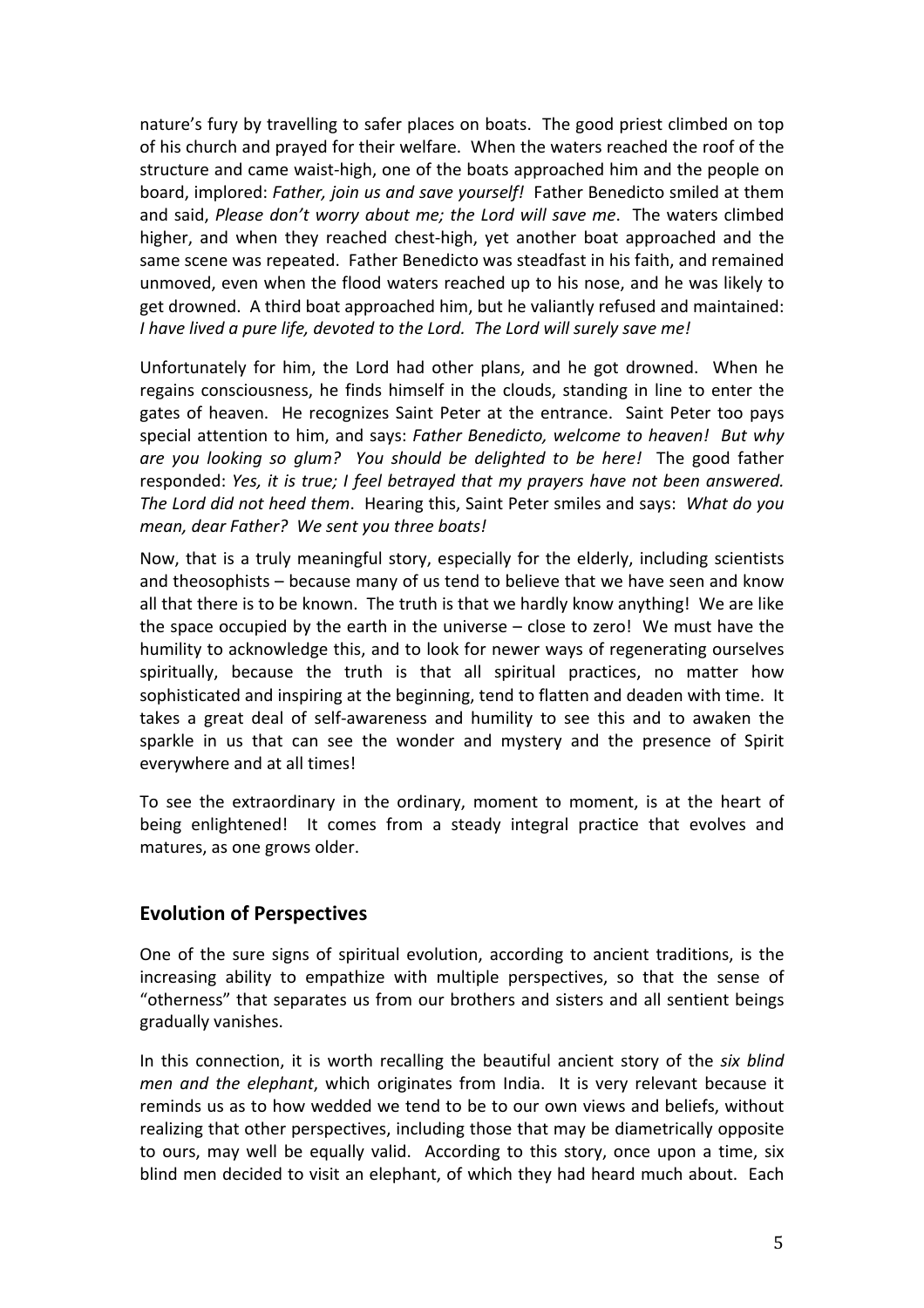person felt one part of the elephant and quickly came to a conclusion about the elephant. The blind man who felt the elephant's trunk was quick to exclaim: *I know this elephant!* It is a serpent! This, of course, was contradicted by the others – for the one who felt the tusk was convinced that the elephant was a spear; the one who touched the ear knew that the elephant was a fan; the one who felt the leg thought it to be the trunk of a tree; the one who patted the solid side of the elephant was certain that it was a wall; while the sixth blind man who felt the tail believed that the elephant was a rope! Were they being untruthful? No, they were all right, given their limited perspectives  $-$  but only partially right, and in an overall sense, all far removed from the whole truth!

It takes wisdom for us to acknowledge that we too  $-$  scientists and theosophists  $included$  – are blind and that we do not have the wherewithal to see reality in its entirety! We all come with our different initial conditions and make strong judgements about practically everything we perceive with our limited senses, looking for compatriots who agree with our perceptions and quarrelling endlessly with, or holding in disdain, those who hold completely different perspectives. If we are truly interested in discovering the truth, we must be willing to give up, at least temporarily, the positions to which we tend to cling to so tenaciously, and to explore, with genuine empathy and curiosity, other perspectives. If we were to be the blind men in the story, we should at least ask: *Why is it that my brothers are so convinced about their views regarding the elephant? Let me explore.* Then, giving up our hold on the part of the elephant we have touched, we can then walk around, and feel what our brothers have felt, and then the wisdom will dawn: *Oh, now I understand* why they felt this way, and they are right too! More important, we make the great and humbling discovery: *The elephant (big picture)* is much more than all *these views put together! It remains a supreme mystery!* 

Clearly, it is desirable to have a holistic perspective, and it is important for science and theosophy to recognize this. For indeed, as Einstein pointed out, *Science without religion is lame and religion without science is blind.* Perhaps, the reality today is that much of science is lame and much of religion is blind; each seems to have provoked the malady in the other.

For some reason, we all tend to cling to our individual perspectives. It is as though the clinging defines our very identity! According to ancient wisdom, it is that very clinging or grasping that is the biggest obstacle to our enlightenment and spiritual evolution. We need to let go to be free and to allow us to see higher truths.

## **Scientific Resistance to Religion**

History has borne witness to the dangers posed by religion in the absence of science. The so-called *Age of Enlightenment* (or *Age of Reason*) came into existence in the late  $17<sup>th</sup>$  century in Europe, primarily as an anti-religious movement. The intellectuals wanted to liberate people from the dictates of state religion and the herd mentality. Science flourished because it succeeded in explaining so many things that had been previously attributed to God. To this day, scientists tend to be deeply suspicious of religion, simply because many religious believers do try to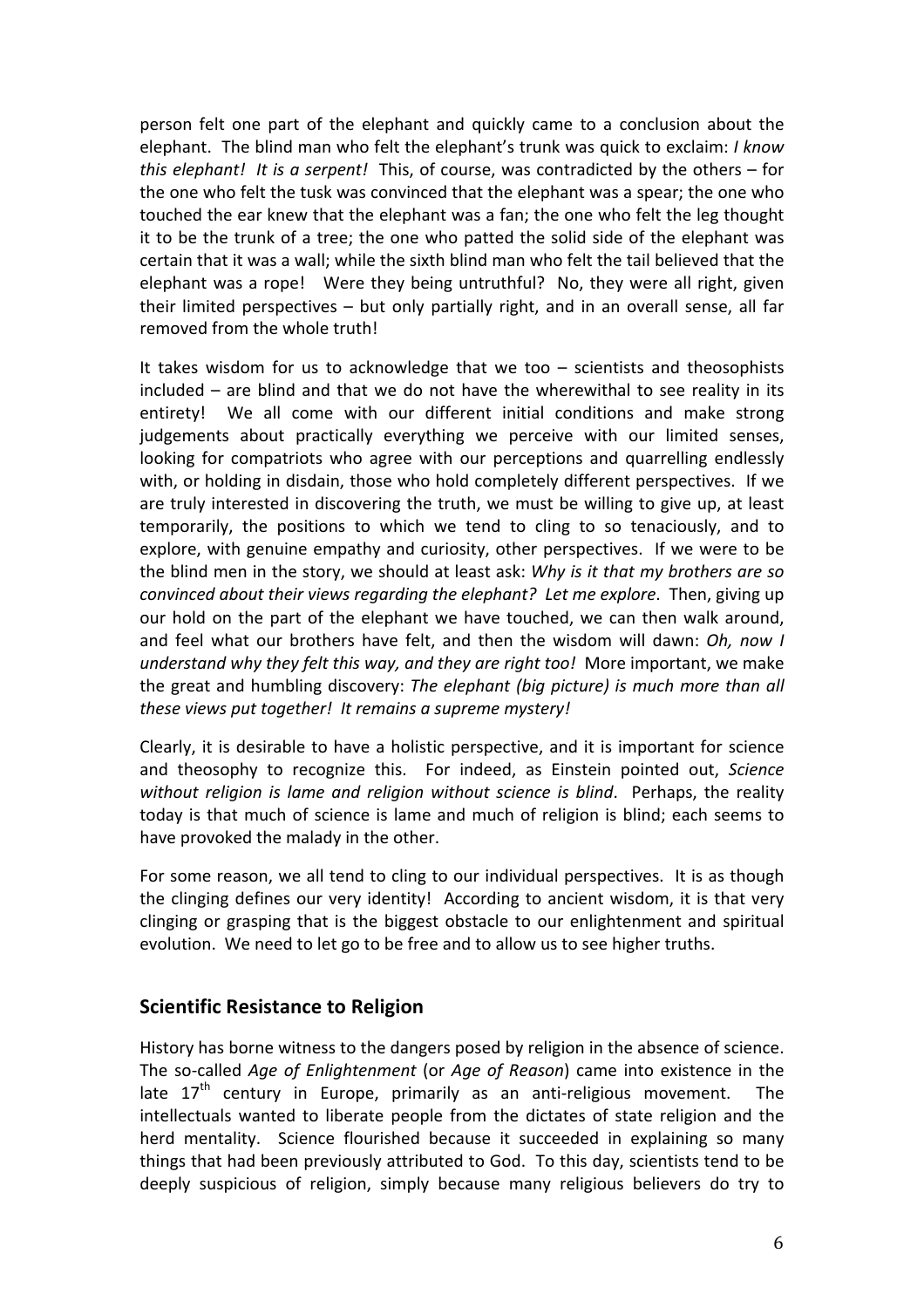impose their beliefs on others, and invoke all kinds of threat, including damnation. The great divide between science and religion is much in evidence even today. Science has sprinted ahead with mind-boggling successes, while religion, as popularly practised, has remained pretty much where it was, with a great disconnect.

Peter Russell, in his wonderful book called *From Science to God*, gives expression to his predicament regarding religion, in the wake of scientific discoveries, as follows.

*Copernicus* had shown that we were not the centre of the universe. Astronomers had found no evidence of a heaven up in the sky. Darwin *had dispelled the idea that God created the earth and all its living creatures in six days. And biologists had proved virgin birth impossible!* 

*Which story should I believe? A text whose only authority was itself, and* whose proclamations had little bearing on my everyday reality? Or *contemporary science, with its empirical approach to truth? The choice* was obvious. I dropped out of conventional religion. The universe seems *to work perfectly well without divine assistance.*

We must realize that there is a substantial justification in such a perspective. If today, many in our young generation continue to feel likewise with reference to conventional religion, it is perfectly justifiable. Yet, it is an incomplete and naïve perspective, as Peter Russell himself discovered in his later years, following an awakening. The challenge for us is to speed up such awakening in our young men and women, rather than condemn them or block their questioning. Indeed, a rebellious spirit can be very helpful – provided it is supported by a genuine aspiration to reach for truth through the evolution of consciousness.

We must be careful not to throw out the baby with the bathwater. Unfortunately, that is exactly what seems to have happened in modern science and education. To this day, religion tends to be identified with belief in the literal truth of "accretions" and superstition" in various religious texts, which are treated largely as Santa Claus by scientists; this is the bathwater. But the essence of religion, the core of the wisdom traditions  $-$  that is the precious baby that we seem to have thrown out in the world today, and we can see all around us the ill effects of such an approach in life.

In India too, which once boasted of having great world-famous universities like the one at Nalanda, we seem to have completely forgotten our rich traditions of respecting the integration of science and theosophy. We seem to have abandoned this holistic approach in favour of a Western model of education. Lord Macaulay, who had a big say in the creation of modern education in India, had this comment to make of our ancient knowledge: A single shelf of a good European library was worth *the whole native literature of India and Arabia.* We believed it then. We still believe it!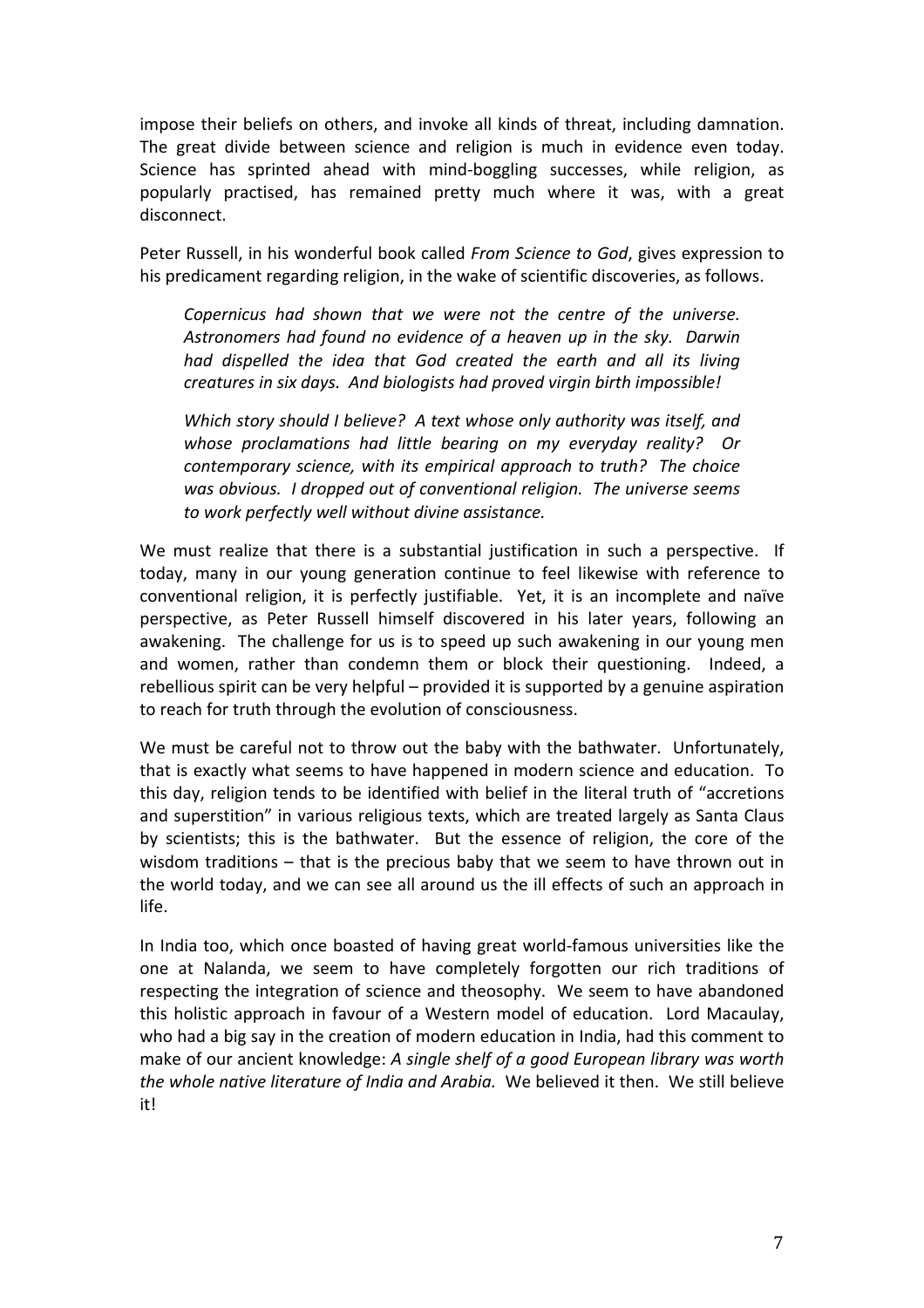Of course, there are many reasons as to why scientists continue to be highly suspicious of any kind of spirituality  $-$  simply because there is so much counterfeit spirituality and quackery in vogue today.

## **The Beautiful, the Good and the True**

The Western world has also contributed its share of wisdom to the world. Noteworthy is the contribution of Plato, the disciple of the philosopher Socrates, who referred to three sectors of human realization: *the beautiful, the good and the true*. The *beautiful* refers to a sublime individual inner experience – the subjective experience. The *good* and the *true* extend to the inter-subjective and third person domains, as the former refers to the well-being of all and the latter refers to truths in the verifiable objective domain (to which science belongs) as well as the subjective and inter-subjective trans-personal domains. The essence of all three  $-$  the true, the good and the beautiful – (*satyam, shivam, sundaram* in ancient India) have been perceived by wise men to be fundamentally the same. They have maintained that it is necessary to develop all three, in order to perceive the whole reality.

Unfortunately, in the modern world, we have tended to give far more importance to objective truths than subjective ones. This can seriously impair our evolution  $$ because it is not just science that needs to be developed, it is also morals and aesthetics or art. We need a coherent development in all three sectors.

Indeed, even spirituality is perceivable in all the three sectors. For example, when we stand in wonder at nature – which is a third person perspective – we experience *nature mysticism*. In conventional religion, when we stand in awe and devotion before our concept or image of  $God - in a second person perspective - we$ experience *deity* mysticism. Finally, when we are in a state of witness consciousness, and the subject dissolves into what is perceived, we see and experience everything as one – in a first person perspective – we experience *formless mysticism*.

We live in times where our scientifically trained graduates have no difficulty in recalling Newton's three laws of motion, but have no clue about the four noble truths of the Buddha. This has resulted in a lop-sided development. Indeed, as Thomas Merton says,

> *Of* what avail is it if we can travel to the moon, *If* we cannot cross the abyss that separates us from ourselves. *This is the most important of all journeys* And without it, all the rest are useless.

## The Paradox of our Time in History

The consequence of such lop-sided development is easy to see everywhere. It is been beautifully captured in these words of the American humourist, George Carlin:

The paradox of our time in history is that we have taller buildings but *shorter tempers, wider freeways but narrower view-points. We spend*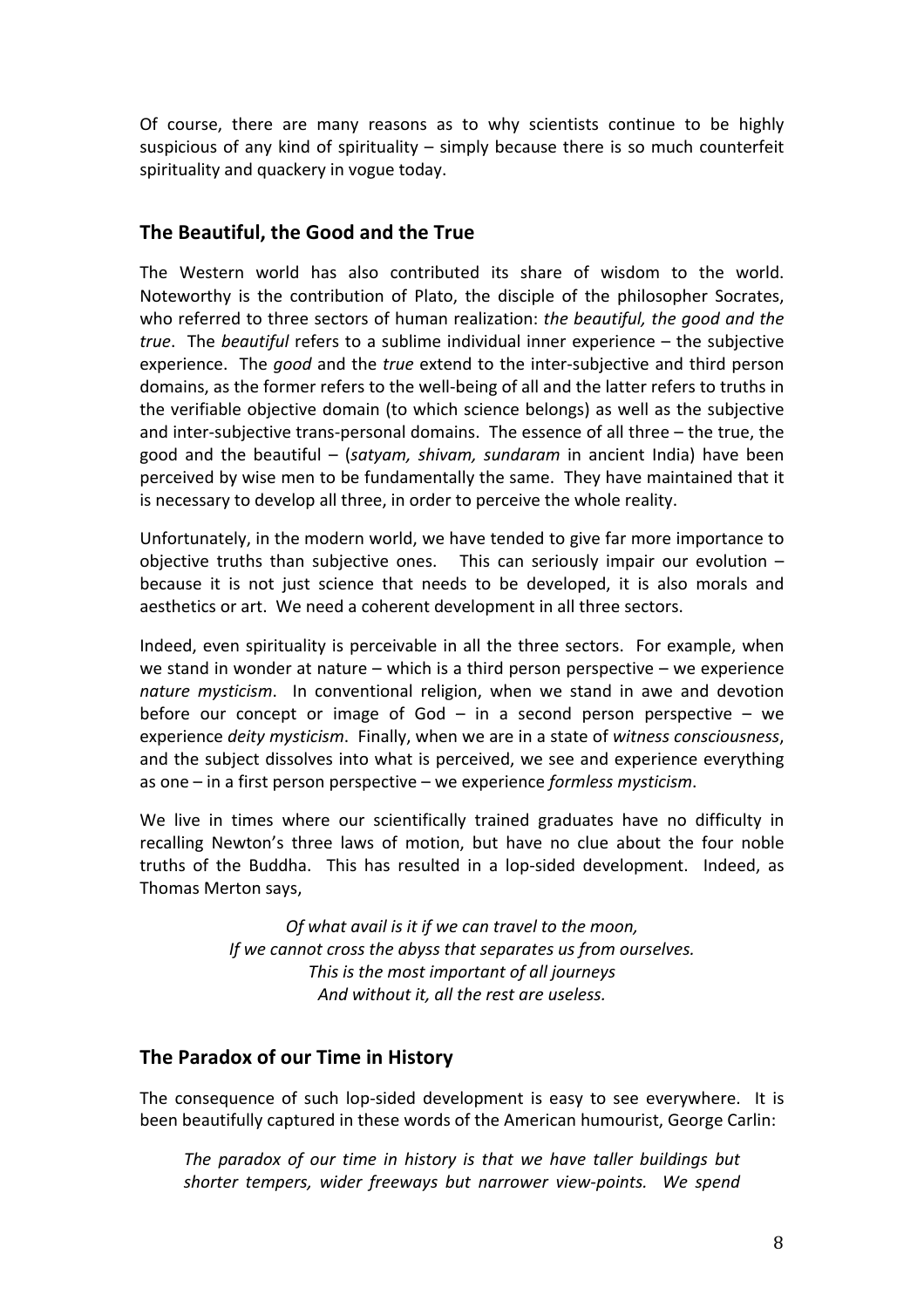*more but have less; we buy more but enjoy less. We have bigger houses* and smaller families, more conveniences, but less time. We have more *degrees but less sense; more knowledge but less judgment; more experts,* yet more problems; more medicine, but less wellness.

We have multiplied our possessions, but reduced our values. We talk too *much, drive too fast, stay up too late, get up too tired, watch TV too much, love and pray too seldom, and hate too often.* 

*We've learned to make a living, but not a life. We've added years to life,* not life to years. We've been all the way to the moon and back, but have *trouble crossing the street to meet a neighbour. We've conquered outer* space, but not *inner* space. We've done larger things, but not better *things.*

*We've conquered the atom, but not our prejudices. We plan more, but accomplish less. We've learned to rush, but not to wait.*

These are the times of fast foods, and slow digestion; big men and small *character;* steep profits and shallow relationships; two incomes, but more divorce; fancier houses, but broken homes; more entertainment, but less *happiness…* 

Despite all the material progress we see all around us, thanks to science and technology, during the last century in particular, we also bear witness to an increasing shallowness in our lifestyles and relationships and the conflicts that inevitably arise on account of this. In this connection, the Arbinger Institute has published two wonderful books called *Leadership and Self-deception* and *The Anatomy of Peace.* Their central message is that we all often tend to get trapped "in the box", whereby we lose focus on all our noble intentions and aspirations and shifts to defending our ego-selves at any cost. Our hearts are then "at war", instead of being "at peace", and in this process, we end up conveniently blaming others and the system for the situation we frequently find ourselves in. We tend to treat others as objects, instead of humans like ourselves, having similar cares and concerns, and our views get distorted, in order to justify our positions. Here are some wonderful quotes from these books, which we will do well to reflect upon.

*People who came together to help an organization succeed actually end up delighting in each others' failures and resenting each others'*  successes...We withhold information and resources from one another, try *to control one another, and blame one another.*

*When* I'm blaming A or B or department XYZ (and suggesting that all our problems will be solved if only they straighten up), I'm doing it because their shortcomings justify my failure to improve.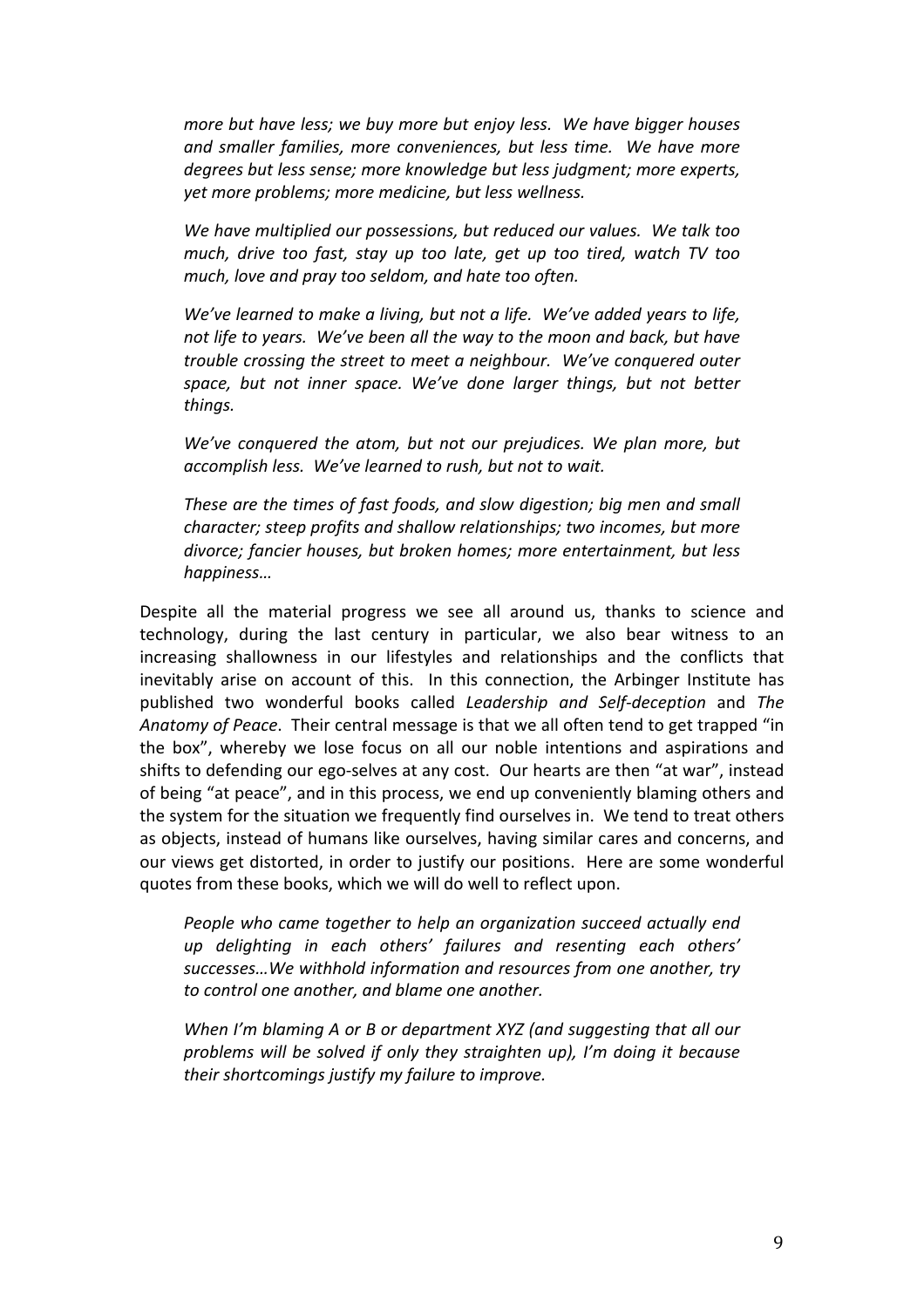## **Evolution of Consciousness**

The vast majority of us are living fragmented, inauthentic and unawakened lives. Clearly, we need to nurture considerable self-awareness to even be aware of this and how we unconsciously get stuck in these unhealthy habit patterns. We need to also have a firmer commitment to the ideals of the true, the good and the beautiful, in the interest of our own personal and collective well-being. In order to do this, and to have our hearts at peace, filled with compassion and wisdom, we need much more than what science can provide us. We need an integral spiritual practice.

In addition to the obvious problems related to our subjective worlds, we are facing an imminent crisis in the external world, threatening our very survival. Indeed, it is paradoxical that the same science that has enabled us to live more comfortable lifestyles, compared to the previous generations, has also unleashed an environmental disaster. This, of course, is no fault of science. It is clearly because our progress in external development has not been matched by a similar progress in our inner development. We have missed out on the deeper spiritual realization of how integrally we are connected with the rest of nature, and the reality that individual well-being is not achievable at the cost of our collective and universal wellbeing. 

In this connection, Albert Einstein had these wise words to remark:

*A* human being is a part of the whole called the Universe – a part limited *in time and space.* He experiences himself, his thoughts and feelings, as something separated from the rest – a kind of optical delusion of his *consciousness.* This delusion is a kind of prison for us, restricting us to our *personal desires and affection for a few persons nearest us. Our task must be to free ourselves from this prison.* 

We are rapidly running out of conventional energy resources to sustain our unsustainable lifestyles and we have polluted our planet to such an irretrievable degree that what the future has in store for us is something that even scientists are unable to predict. What we need in these difficult times, in addition to more intelligent science, is a conscious evolution in our consciousness. Indeed, as Einstein himself pointed out, we need solutions from a higher level of consciousness to resolve problems that we have created at our current level.

Although there have been several studies that attempt to map different stages of human consciousness, perhaps the simplest way is in terms of three broad classes: the pre-conventional, the conventional and the post-conventional. We may have, as a society today, by and large, progressed from the pre-conventional or ego-centric level to the conventional level (which is ethno-centric, and for some, even worldcentric). What we need to progress to is a post-conventional level, where are concerns and self-identity expand to a universal stage. This points to a transcendental maturity, enabling us to learn, to live, to love, to relate and to play in truly fulfilling and creative ways.